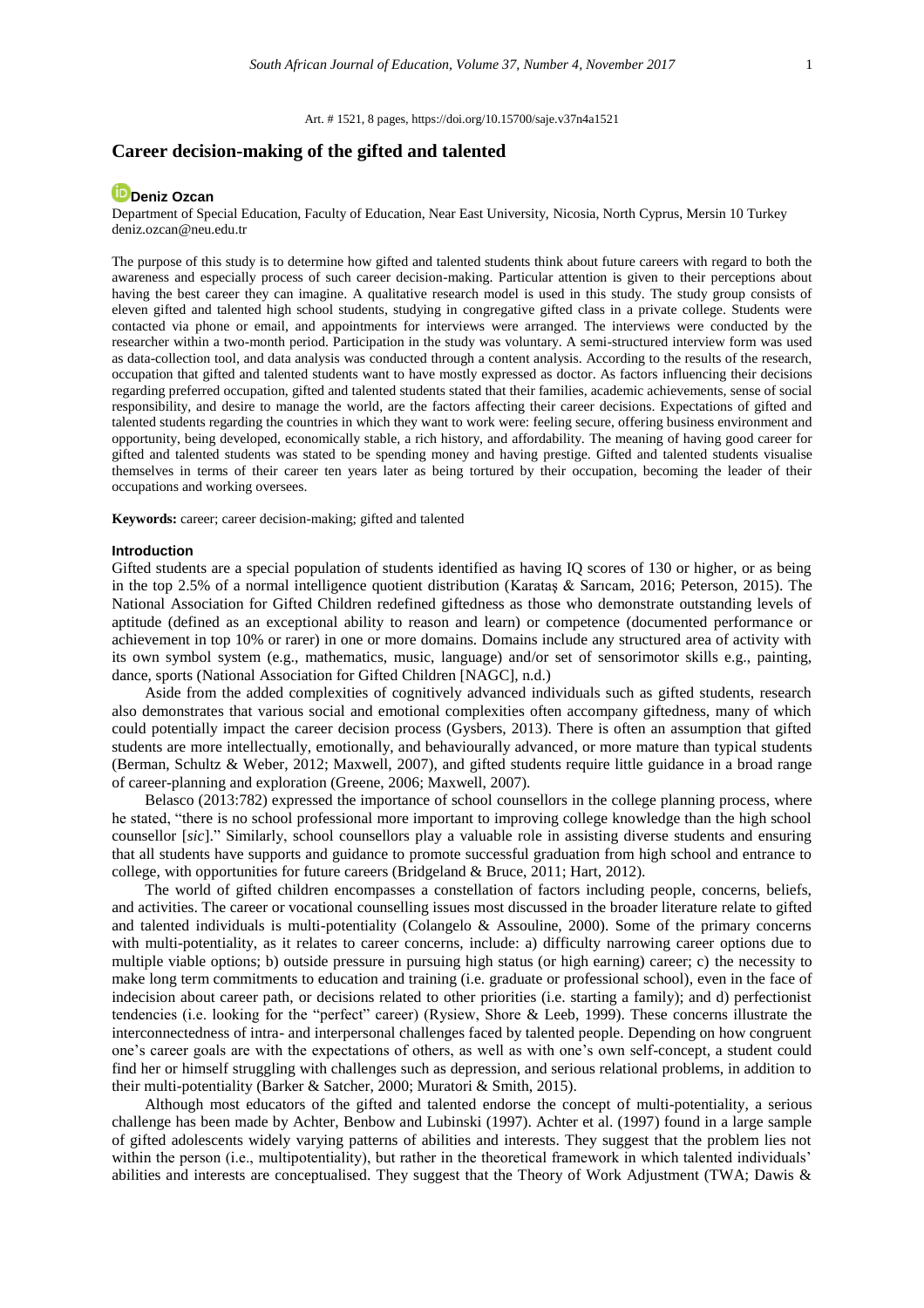Lofquist, 1984) provides an extremely useful model for addressing the educational and vocational needs of gifted adolescents (Achter et al., 1997; Lubinski & Benbow, 2000).

Several practical suggestions have been offered to aid in career counselling with gifted and talented clients (Colangelo & Assouline, 2000; Rysiew et al., 1999). One suggestion is to explore one's career as a lifestyle or way of life, rather than as a job. Also, it is not necessary to limit oneself to a single career, but as one develops, one may change career focus and direction. In addition, other interests and skills may manifest in terms of leisure activities separate from one's career. Finally, career counselling should not be used simply as a job placement service, but should be a "valuebased activity, exploring broad categories of life satisfaction" (Kurt & Chenault, 2016).

Career planning and the choices that result from it have a greater impact on a person's life than most other decisions made. It therefore becomes important to help students make career decisions and plan how they will achieve their goals. While career education and guidance ought to be provided for all students, it does not necessarily follow that all should consider the same options, process the same information, and proceed through the decision-making steps. The gifted and talented have special needs that have gone largely unrecognised, and are unlikely to be accommodated in the development and implementation of career education programmes (Jung, 2014).

It is most important to understand the differences among gifted children with respect to their need for special counselling and guidance, as well as the timing of its provision. No two children are exactly alike, particularly in terms of personality and emotional make-up. Many gifted students encounter no difficulty with establishing social relationships. Others, particularly the highly gifted, may find this a difficult area. Some gifted students are naturally gregarious; others may prefer to pursue solitary endeavours. Some gifted students are highly self-confident and secure in their ability, while others lack self-esteem to the extent that patterns of under-achievement can develop (Muratori & Smith, 2015).

Although parents and teachers may be concerned about academic planning for gifted and talented young people, they often assume that career planning will take care of itself. Students may have many choices available, due to multiple gifts, or a particular talent, where a career choice in that area seems inevitable. There is no need for career planning: The student is simply expected to make decisions regarding their occupation around the sophomore year of college, and then to follow through on the steps necessary to attain that goal.

Unfortunately, evidence is mounting that youthful brilliance in one or more areas does not always translate into adult satisfaction and accomplishment in working life. Studies with such diverse groups as National Merit Scholars (Watley, 1969), Presidential Scholars (Kaufmann, 1981), and graduates of gifted education programmes (Kerr, 1985), have shown that the path from education to career is not always smooth, and may be complicated by social-emotional problems and needs of gifted students that differ from those of more typical students.

Students may develop a strong identity in the talent area (the 'computer whiz', 'artist', or 'fix-it person', for example). They may express a desire for help with planning a career in an area of interest. A desire to test skill in competition with or in concert with peers in the chosen talent area and continued high performance in the talent area to a degree that causes neglect of other school subjects or social activities, constitutes an additional sign of a focused interest and passion. College students and young adults make an early, but not hasty or arbitrary, choice of career or major. They often show a desire for completion of a training period in order to 'get on with work', seek out mentors, continue intense focus, and often neglect social and extracurricular activities as Gysbers (2013) noted.

It is not uncommon for the gifted to regard their work as a major means of self-expression. It is possible to take this one step further, that is, to say that career choice is ultimately a choice of lifestyle, in which time and energy will be consumed in work-related activities. As a result, the decisionmaking process is especially crucial for these students. Hoyt and Hebeler (1974) stress that the gifted and talented need to experience the interaction between educational, occupational and lifestyle choices. Decision-making will be made somewhat easier if the students can see how they combine in an interactive fashion. The task of guidance counsellors is to provide these gifted children with the skills needed to help them to be aware of themselves, make decisions, and reach their potential. In Turkey, there are no formal public institutions save for the Anatolian Fine Arts High Schools (secondary level) and Science and Art Centres, which are reliant upon Ministry of National Education (MEB, 2013). As private institutions, there are colleges using differentiated education programmes for education of gifted children. They choose these students via exams and grant scholarships for their education. It is estimated that there are nearly 400 thousand gifted and talented students in Turkey. However, it is worth noting that there is a restricted number of institutions, and that there is not any construction for these children, starting from primary level in formal education, as in the case of Western counties. Guidance and psychological counsellors only apply the IQ and developmental texts in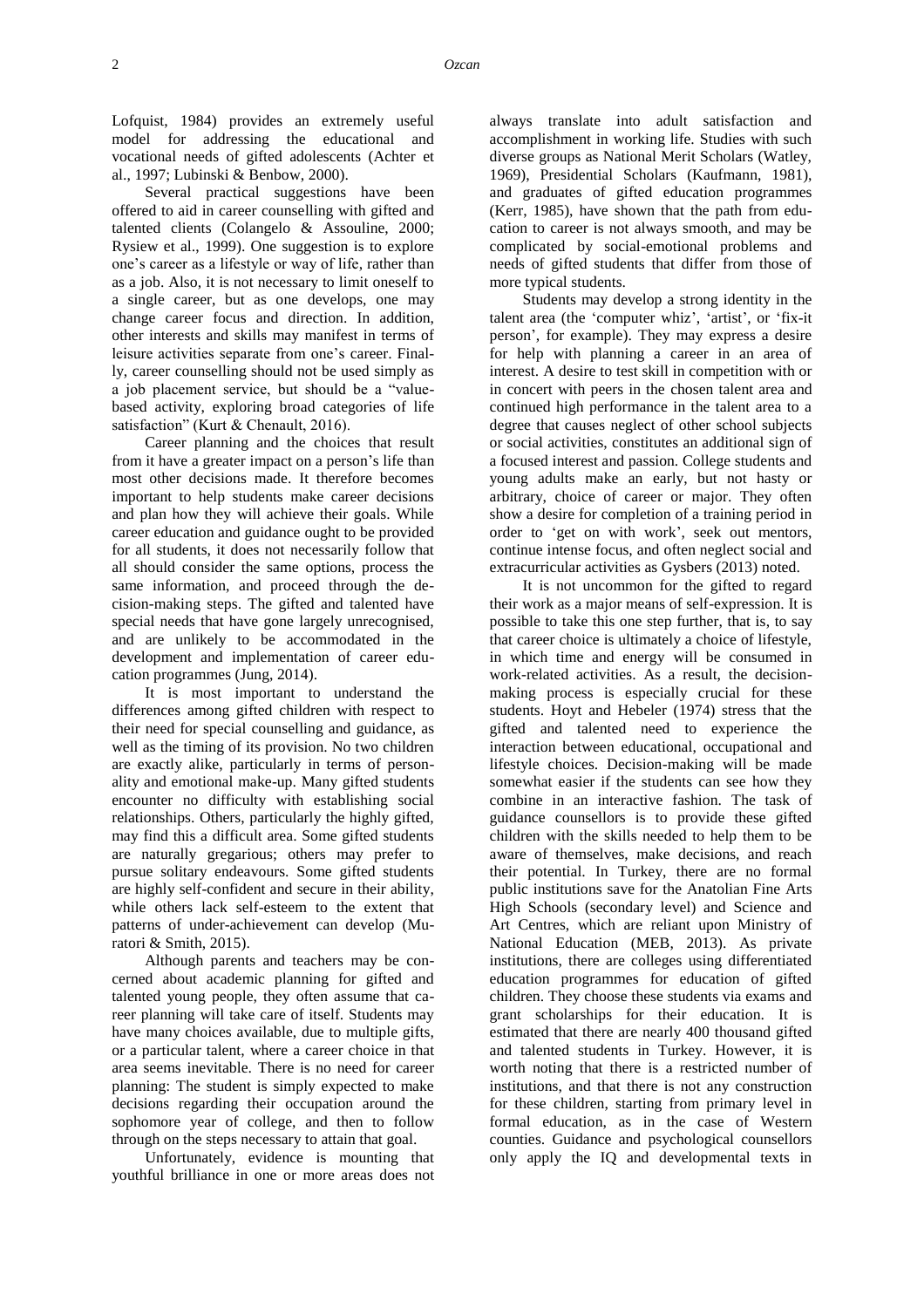guidance research centres, and do not follow the any developmental process of these students.

An important key to successful counselling for gifted students lies in helping them develop a strong sense of their overall potential, as well as an understanding of their special areas of talent. In order to achieve this, both teachers and parents ought to work cooperatively. Various studies have been carried out on this in different countries, including Turkey and South Africa, most of which place focus on the perceptions of teachers of the education of gifted students and services for families (Baglama & Demirok, 2016; Oswald & De Villiers, 2013; Pomortseva, 2014). These researchers have shown that teachers and families from Turkey and South Africa report that it is important to develop programmes for gifted students to meet the unique academic needs and interests. However, the number of studies focusing on career counselling of gifted students is limited in the literature. It is therefore expected that the present study might provide preliminary results for these countries on career counselling of the gifted. Alternatives should always be offered, along with the rationale supporting the appropriateness of each option to the individual. Career choices ought to reflect lifeplanning models that allow for appropriate development and growth at various junctures in the life cycle.

### Aim of the Research

The aim of this study is to determine the way in which gifted and talented students think about future careers with regard to both the awareness, especially when it comes to the process of such career decision-making. Particular attention is given to their perceptions about having the best career. To reach this aim, the study seeks to answer the following questions.

- 1) What occupation do gifted and talented students desire to have, and what are the factors that affect gifted and talented students' career decisions?
- 2) What kind of counselling service activities have gifted and talented students participated in about their career decisions?
- 3) What are gifted and talented students' expectations from the countries that in which they want to work?
- 4) What does it mean for gifted and talented students to have a good career?
- 5) How do gifted and talented students visualise themselves in terms of their career 10 years later?

#### **Methodology**

A qualitative approach is used in this study. Qualitative research is designed to reveal a target audience's range of behaviour and the perceptions that drive this behaviour with reference to specific topics or issues. It uses in-depth studies of small groups of people to guide and support the construction of hypotheses. The results of qualitative research are descriptive, rather than predictive (Denzin & Lincoln, 2000).

#### **Participants**

The study group consists of 11 gifted and talented high school students studying in congregative gifted class in a private college in Turkey. While six of the students are female, five of them are male. They are 17-year-old high school students with an IQ greater than 120. These students were selected as a result of success scholarship exam among hundreds student candidates.

# Data Collection Tools and Analysis

A semi-structured interview form was used as a data-collection tool. Interviews are frequently used in qualitative studies to investigate opinions, emotions, or experiences in-depth. This technique requires the researcher to structure an interview form consisting of questions, and, depending on the outcomes of the interview, the researcher incorporates follow-up questions to enhance understanding of the data (Türnüklü, 2000; Yıldırım & Simsek, 2008).

The issues that recur in the literature have generated a basis for a list of questions for structuring the interview form used as the datacollection instrument in this research. To enable clear and efficient interaction with the students, questions are designed to attain open and detailed answers from participants. After the first draft of the interview form was composed, eight guidance counsellors, three assessment and evaluation specialists, and three teachers were consulted for their opinions. A pilot study was applied to provide content validity. A pre-application was conducted with 15 participants, and through analyses of the obtained data, unnecessary items were removed from the interview form. In addition, alternative questions were prepared for cases in which communication ambiguities occurred during interviews.

Permission was obtained to implement for the application of the interview form from the Ministry of National Education. Students were contacted via phone or e-mail, and appointments for interviews were arranged. The interviews were conducted by the researcher within a two-month period. Participation in the study was voluntary.

Content analysis was used in the analysis of the data collected in the research, defined as summarising a text with specific encoding and smaller content categories (Büyüköztürk, Kiliç Çakmak, Akgün, Karadeniz & Demirel, 2010). According to Tavşancil and Aslan (2001), content analysis is defined as a scientific approach that investigates social reality through objectively and systematically classifying the message, meaning, and linguistic information, including verbal, written, and other materials, by converting to numbers and making inferences. In the research, categorical analysis was used from the types of content analysis. In general, categorical analysis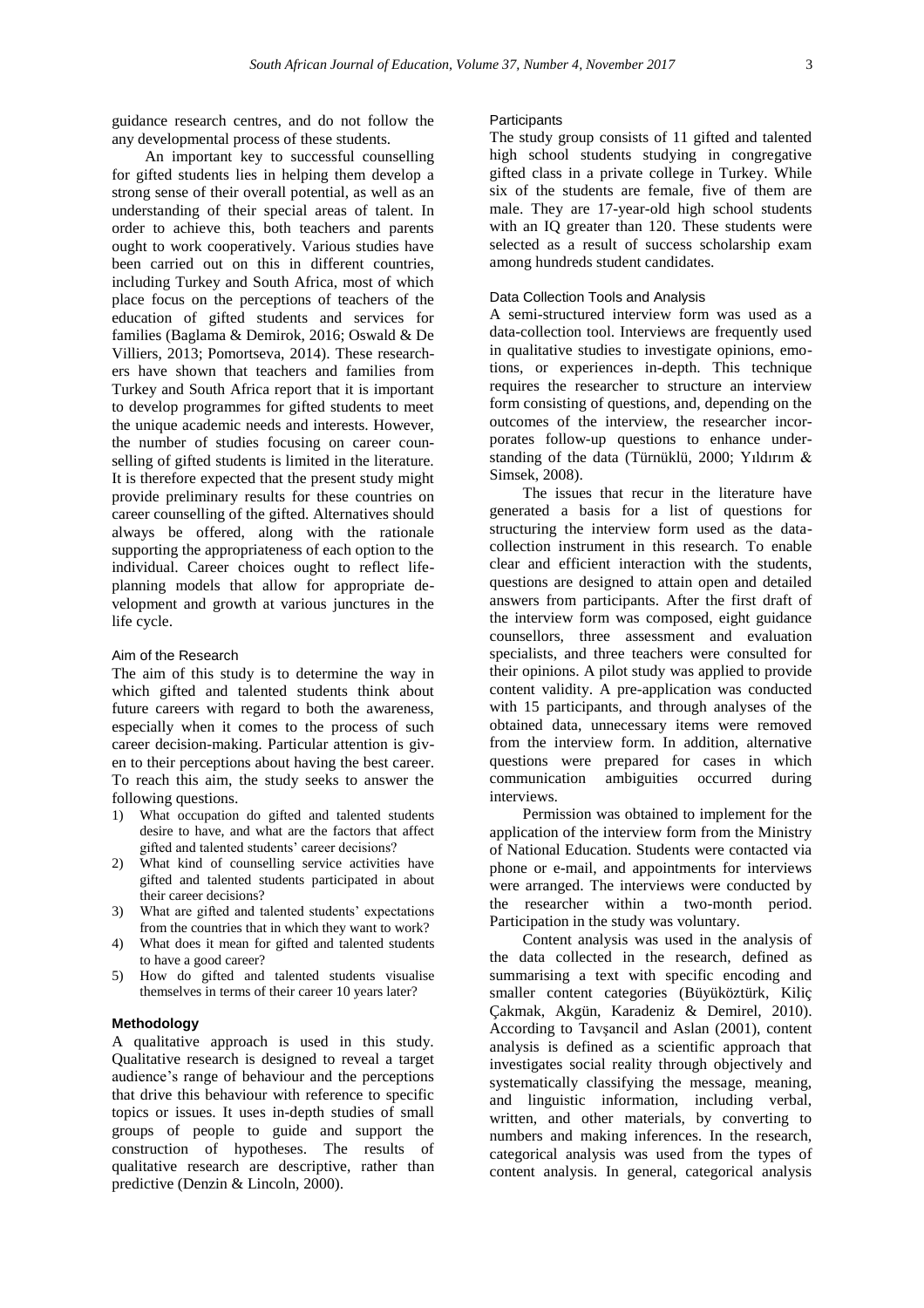4 *Ozcan*

refers to the division of a given message into units and then grouping these units into categories according to certain criteria (Bilgin, 2006).

In this study, data was presented considering the questions used in the interview. Messages (coding data) have been taken from responses to each question. Later, similar codes were collected under the same group, and categories were created (finding themes). Thereafter, in the final phase, the findings were interpreted, and the data were analysed within the framework of the pre-identified codes and themes.

The frequencies were not given according to the number of teachers involved, but presented according to what the teachers reported. The reason for this is that the teachers presented multiple codes (messages) in some questions, while not answering others. Direct quotations were frequently used to reflect the views of participants in a striking way. Participant names were not used in the study, it is coded as student 1, 2, 3 (S.1, S. 2, S.3 …).

Reliability of themes: the researchers refrained from directing the teachers during the interview. The role of researcher has been to enable teachers to talk about the subject matter of the research. In the study, the data obtained through interviews were resolved by the researcher and categorised into themes. In order to find the reliability of the coding (themes) used in the research, 11 papers were also evaluated by the two different experts in the field so as to ensure consistency between data processors (Tavşancil & Aslan, 2001). The consistency between data processors was found to be 80%, where reliability is ensured by a 70% consensus of opinion among data processors (Karaman-Kepenekci, 2005).

#### **Results**

This section reports on findings of the research regarding which occupation gifted and talented students desire to have, as well as what those factors are that affect gifted and talented students' career decisions.

Preferred Occupations Gifted and Talented Students Desire to have and Factors Affecting Gifted and Talented Students' Career Decisions Most students wanted to be medical doctors, some wanted to become industrial engineers or hackers, and only two stated that they wanted to become pilots. Stated factors impacting their decisions on preferred occupations were: family; academic achievement; a sense of social responsibility; and the desire to have a positive impact on the World:

> S.1. *I want to become a doctor. In my family, no one is a doctor. When one of the family members is ill, my parents always say: 'we wish one of us would become a doctor, then we could solve the health problems more easily.' These kinds of conversations encouraged me to choose this occupation. Moreover, the feeling one gets saving*

*a life and helping sick people makes it seem good to prefer such a job. Although my hobbies are gymnastics, playing piano and reading books, I'm good at science and mathematics; I'll be able to study in the faculty of medicine*. [trans.]

S.5. *Flying is one of my areas of interest, so I want to become a pilot. In addition to this, we are living on an island, people can reach their family members living abroad thanks to pilots, and I want to be one of these pilots.* [trans.]

S.9. *I want to become an industrial engineer, since energy controls the lives of all the world. I'm good at science and mathematics, and my family support me to study in this field, because solar energy can be used more effectively in my island, Cyprus. However, my island needs people to become industrial engineers to make it possible.* [trans.]

#### Counselling Service Activities Gifted and Talented Students have Participated in Regarding Their Career Decisions

Counselling service activities in which these students had participated are categorised under three themes.

Gifted and talented students have stated that attendance at career days, watching videos, visits to working places activities organised by their school counsellors, and teachers for the presentation of careers, as evidenced in the following notable responses:

S.3. *Our school counsellors took us to fairs; there were occupation presentations there. We were informed about their advantages and disadvantages. In addition to this, we visited hospitals, banks, universities, companies, and factories, and met the people working there, and asked questions about their working life. It was really impressive to see the virtual flight application in the department of pilotage.* [trans.] S.9. *Our teacher and counsellor made us watch the videos of people working in different occupations. They shared their experiences with their tasks. We visited different places to see their work circumstances. We also visited career days' organisations to become informed about occupations.* [trans.]

### Expectations of Gifted and Talented Students regarding the Countries in which They Desire to **Work**

The expectations of the students from the countries in which they desired to work were: sense of security, the availability of a business environment and relevant opportunities, being developed, having highly developed industry and a rich history, and being affordable, as evidenced in the following notable responses:

S.6. *The country in which I want to live to work must have a low crime rate and must be economically robust.* [trans.]

*The country in which I want to live to work must have rich business environment and working opportunities. Moreover, it must have rich industry and history, so that it is possible to spend free time in an interesting way.* [trans.]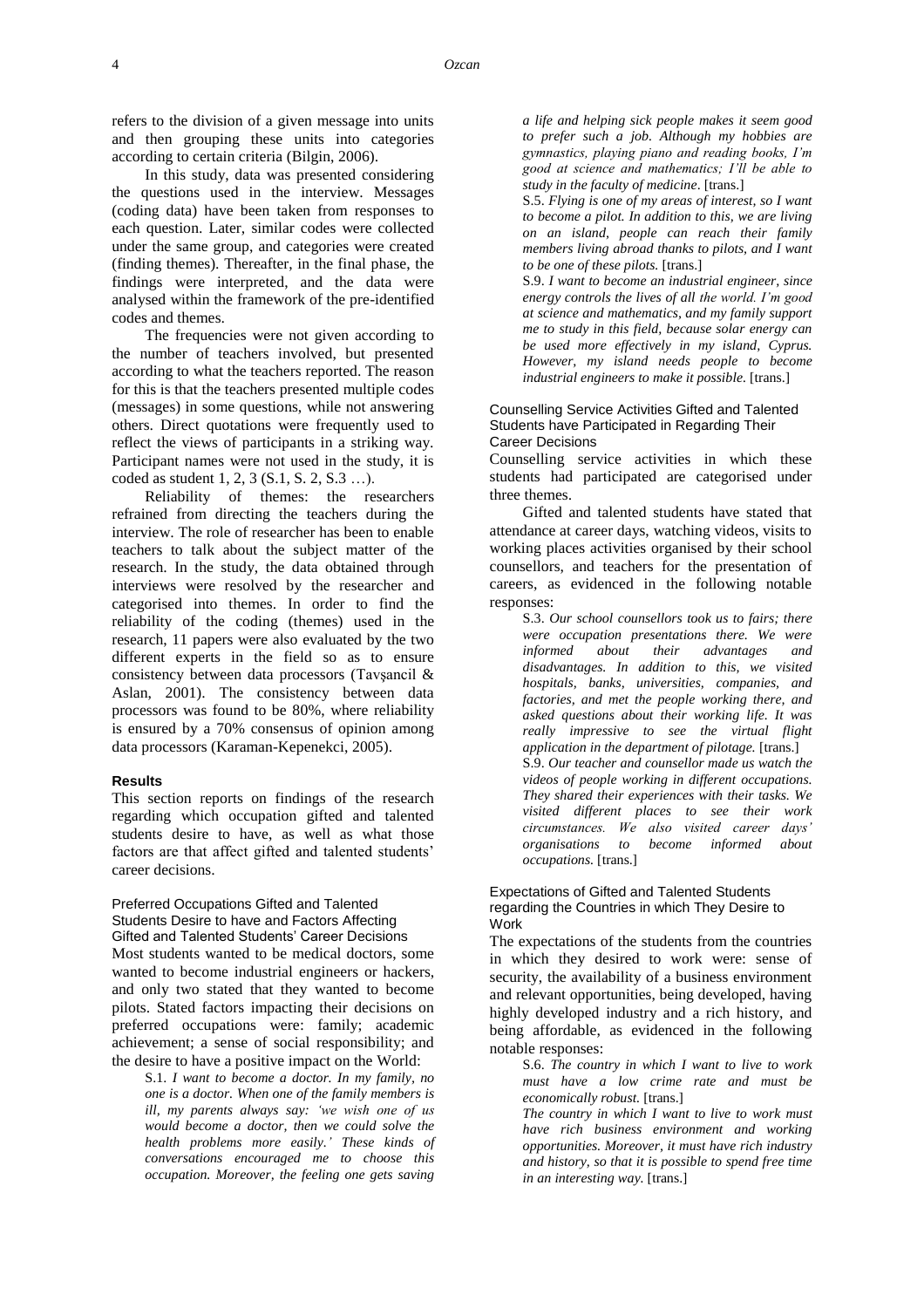S.8. *It must be developed and large country with a low crime rate, where it is cheap enough to shop freely.* [trans.]

#### The Meaning of a Good Career

The meaning of having a good career for gifted and talented students was indicated to be, firstly, spending money, and secondly, having prestige, as evidenced in the following responses:

S.1. *In my environment, people with good careers have a high living standard, since they earn so much money, and also enjoy status.* [trans.] S.6. *If you have a good career, you can have a higher standard of living and have a respectable life.* [trans.]

### How Gifted and Talented Students Visualise Themselves in terms of Their Career in Ten Years' Time

Students visualise themselves in terms of their career after 10 years as being tortured by their occupation, becoming a leader in their occupations, and working oversees, respectively. This is evidenced in the following responses:

> S. 1. *After university, I visualise myself as working harder and harder to be able to live well and become the best in my occupation.* [trans.]

> S.4. *To become the best in my career, I will be working all day and night, like a slave in overseas countries.* [trans.]

#### **Conclusion**

According to the results of the research, gifted and talented students desire to become medical doctors. Only two reported wanting to become pilots, while the preferred list of occupations includes industrial engineers and hackers. As factors influencing their decisions as to preferred occupations, gifted and talented students stated that their families, academic achievements, sense of social responsibility, and desire to manage the world to be the factors affecting their career decisions. Furthermore, attendance to career days, watching videos, visits to working places activities have been organised for gifted and talented students by their school counsellors and teachers for the presentation of the careers as counselling service activities. Expectations of gifted and talented students from the countries in which they desire to work were reported as: feeling a sense of security; offering a business environment and opportunity; being highly developed; having advanced industry and rich history, and being affordable. The meaning of having good career for gifted and talented students was stated to be having and spending large amounts of money, and having prestige. Gifted and talented students visualise themselves in terms of their career in 10 years' time as being tortured by their occupation, becoming the leader of their occupations, and working overseas.

### **Discussion**

According to the results, occupational preferences mostly depends on cultural belief. In Turkish culture, medical doctors, pilots and engineers are considered the most prestigious occupations to adopt. Moreover, students' families, academic achievements, and a sense of social responsibility seem to be important factors influencing their career decisions. Accordingly, this can be related to Bronfenbrenner's ecological systems theory. Also, activities organised by counsellors and teachers affect their career planning. Feeling a sense of security, offering a business environment and opportunity, being developed, having a developed industry and a rich history, and being affordable are among the criteria of countries that desire to work as all people from all over the world desire. The meaning of a good career comes under similar cultural influence, as evidenced by the following sentiment: 'earning and spending a lot of money and having status.' In addition to these, some of the students have promising and hopeful visions of the future, while some are rather hopeless.

When working with gifted students, it is important to consider the demographics as a component of assessing student needs as racial, cultural, and economic variables play a role in student perceptions, feelings, and aspirations (Repeckiene, Kvedaraite, Stanikuniene & Zvireliene, 2016). Therefore, it is expected that this study provided crucial findings on this issue, since teachers and researchers in most contexts would benefit from the findings in terms of how they may assist in providing insight appropriate to education and career counselling for gifted students. As mentioned before, studies carried out in Turkey or South Africa might also focus on other aspects of career counselling for gifted students, so as to support them in choosing a career for themselves.

Career counselling helps students to reflect on the self as well as their choices, restructure their beliefs, and deepen their character, to answer the all-important existential questions regarding who they are and want to be. Transition and change over time play prominent roles in career development and should, therefore, also be emphasised in career counselling for gifted and talented students. Unfortunately, high school and college programming for gifted students almost exclusively focuses on addressing the individual's academic needs (Gladieux & Swail, 2000; Kelly & Colangelo, 1990; Peterson, 2015), even though academic ability constitutes only one variable in career development. In a review of current literature on career counselling for the gifted, several recurring themes emerge, including: multipotentiality (Clark, B 1992; Clark, G & Zimmerman, 2004; Kelly & Hall, 1994; Perrone, 1997; Silverman, 1993); high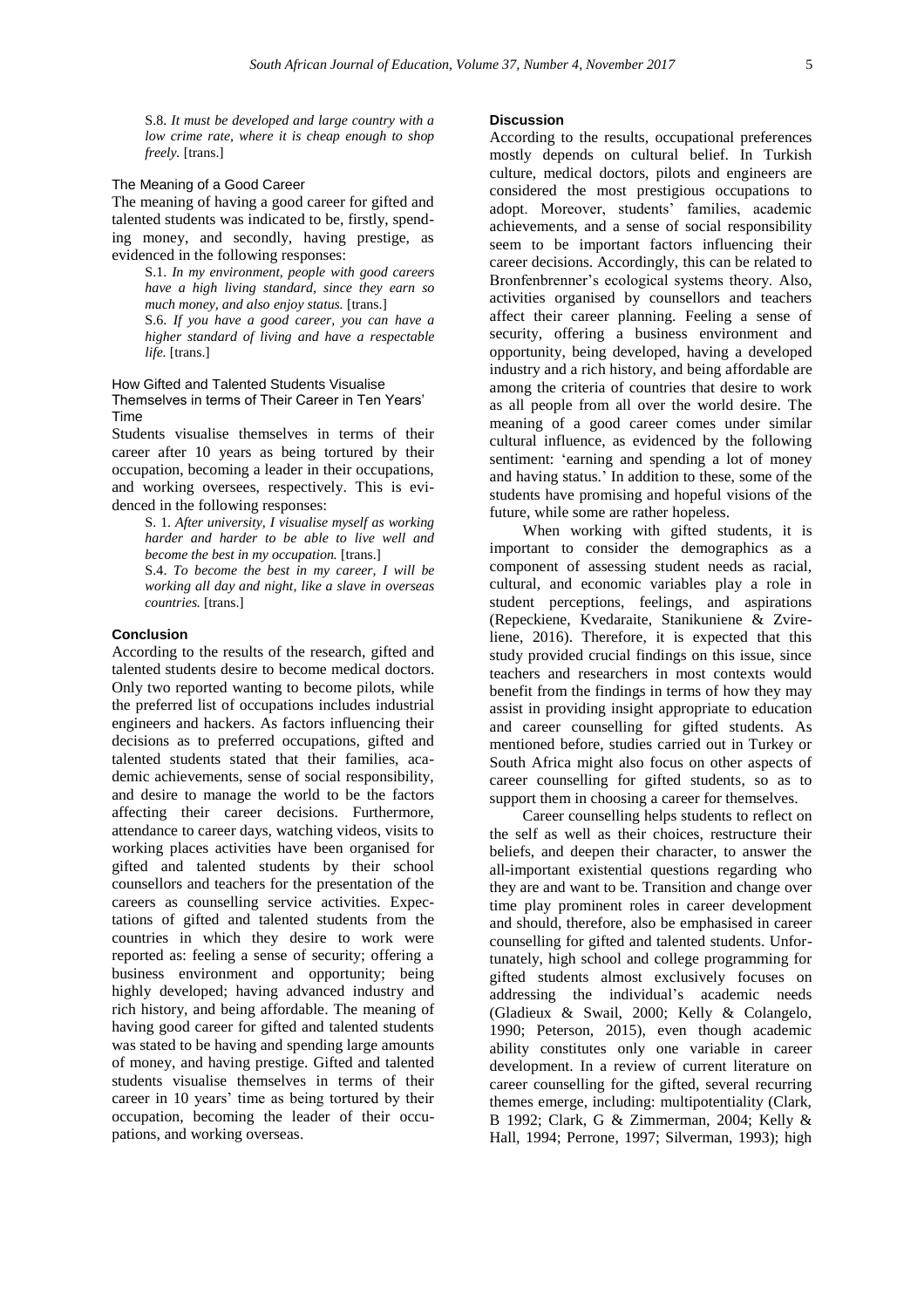expectations and perfectionism (Kelly & Hall, 1994; Novack & Novack, 1996); early cognitive maturation (Fredrickson, 1986); and unique needs of talented females (Arnold, Noble & Subotnik, 1996; Hollinger & Fleming, 1992; Kerr, 1985; Reis, 1998).

Literature in this field reveals a paucity of research on career [decision-making](https://www.psychologytoday.com/basics/decision-making) and career outcomes of gifted individuals, with virtually every available article decrying a lack of research and calling for more attention in this area. Just because someone is "smart" doesn't mean that their career decision-making and career development will progress automatically or smoothly, and there are issues pertinent to gifted adolescents and adults which ought to be addressed. It is not unusual for gifted individuals to experience anxiety and frustration in relation to their career (Milsom & Peterson, 2006).

Career self-management is key when facing some of the issues of giftedness in the workplace. Picking the wrong career can lead to lifelong dissatisfaction, even burn-out, and waste the potential of the gifted child. To conclude with another cliché, "knowledge is power", in this case, the power to avoid just such a situation. Csikszentmihalyi (1996:186) believes that entering a career and achieving success in it requires not only determination, but also "a good dose of luck." This does not imply that everything is left to chance, but that career counselling must train individuals to generate, recognise, and incorporate chance events into their career development by remaining open minded and adopting an exploratory attitude. Curiosity, persistence, flexibility, optimism, and risk-taking are as important to development as domain-specific knowledge and skills in gifted and talented students, such that they may actively seize any unexpected career opportunities (Grothaus, McAuliffe & Craigen, 2012).

When school counsellors have a scholarly understanding of giftedness and the unique characteristics of gifted students, they are then able to offer information germane to helping gifted students in making sense of themselves, others, and life challenges (Peterson, 2015) and the role of school counsellors is crucial at this point in all levels of education (Enache & Matei, 2017; Yaman & Eryiğit, 2016). Kerr and Ghrist-Priebe (1988:367) suggested a "combination of assessment, individual counselling, and group counselling [*sic*] activities that: (a) clarify needs, interests, and values; (b) encourage goal setting; and (c) provide support for unique concerns of the gifted." Ultimately, to best deliver career-counselling services to gifted populations, counsellors must maintain awareness of contemporary research-based practices designed to help deliver optimal service to gifted students. In the career decision process of gifted people, career counselling services ought to address cognitive ability, complexity, and performance of the student as interrelated components (Wood, 2010).

#### **Note**

Published under a Creative Commons Attribution Licence.

#### **References**

- Achter JA, Benbow CP & Lubinski D 1997. Rethinking multipotentiality among the intellectually gifted: A critical review and recommendations. *Gifted Child Quarterly*, 41(1):5–15.
- <https://doi.org/10.1177%2F001698629704100102> Arnold K, Noble KD & Subotnik RF 1996. *Remarkable women: Perspectives on female talent development*. Cresskill, NJ: Hampton Press.

Baglama B & Demirok MS 2016. Opinions of mothers of children with autism spectrum disorder towards special education support and services. *International Journal of Educational Sciences*, 15(1,2):279–289. Available at [https://www.researchgate.net/profile/Basak\\_Bagla](https://www.researchgate.net/profile/Basak_Baglama2/publication/309636259_Opinions_of_Mothers_of_Children_with_Autism_Spectrum_Disorder_Towards_Special_Education_Support_and_Services/links/581b02c008aeffb2941449cd/Opinions-of-Mothers-of-Children-with-Autism-Spectrum-Disorder-Towards-Special-Education-Support-and-Services.pdf) [ma2/publication/309636259\\_Opinions\\_of\\_Mothers](https://www.researchgate.net/profile/Basak_Baglama2/publication/309636259_Opinions_of_Mothers_of_Children_with_Autism_Spectrum_Disorder_Towards_Special_Education_Support_and_Services/links/581b02c008aeffb2941449cd/Opinions-of-Mothers-of-Children-with-Autism-Spectrum-Disorder-Towards-Special-Education-Support-and-Services.pdf) [\\_of\\_Children\\_with\\_Autism\\_Spectrum\\_Disorder\\_T](https://www.researchgate.net/profile/Basak_Baglama2/publication/309636259_Opinions_of_Mothers_of_Children_with_Autism_Spectrum_Disorder_Towards_Special_Education_Support_and_Services/links/581b02c008aeffb2941449cd/Opinions-of-Mothers-of-Children-with-Autism-Spectrum-Disorder-Towards-Special-Education-Support-and-Services.pdf) [owards\\_Special\\_Education\\_Support\\_and\\_Services/](https://www.researchgate.net/profile/Basak_Baglama2/publication/309636259_Opinions_of_Mothers_of_Children_with_Autism_Spectrum_Disorder_Towards_Special_Education_Support_and_Services/links/581b02c008aeffb2941449cd/Opinions-of-Mothers-of-Children-with-Autism-Spectrum-Disorder-Towards-Special-Education-Support-and-Services.pdf) [links/581b02c008aeffb2941449cd/Opinions-of-](https://www.researchgate.net/profile/Basak_Baglama2/publication/309636259_Opinions_of_Mothers_of_Children_with_Autism_Spectrum_Disorder_Towards_Special_Education_Support_and_Services/links/581b02c008aeffb2941449cd/Opinions-of-Mothers-of-Children-with-Autism-Spectrum-Disorder-Towards-Special-Education-Support-and-Services.pdf)[Mothers-of-Children-with-Autism-Spectrum-](https://www.researchgate.net/profile/Basak_Baglama2/publication/309636259_Opinions_of_Mothers_of_Children_with_Autism_Spectrum_Disorder_Towards_Special_Education_Support_and_Services/links/581b02c008aeffb2941449cd/Opinions-of-Mothers-of-Children-with-Autism-Spectrum-Disorder-Towards-Special-Education-Support-and-Services.pdf)[Disorder-Towards-Special-Education-Support-and-](https://www.researchgate.net/profile/Basak_Baglama2/publication/309636259_Opinions_of_Mothers_of_Children_with_Autism_Spectrum_Disorder_Towards_Special_Education_Support_and_Services/links/581b02c008aeffb2941449cd/Opinions-of-Mothers-of-Children-with-Autism-Spectrum-Disorder-Towards-Special-Education-Support-and-Services.pdf)[Services.pdf.](https://www.researchgate.net/profile/Basak_Baglama2/publication/309636259_Opinions_of_Mothers_of_Children_with_Autism_Spectrum_Disorder_Towards_Special_Education_Support_and_Services/links/581b02c008aeffb2941449cd/Opinions-of-Mothers-of-Children-with-Autism-Spectrum-Disorder-Towards-Special-Education-Support-and-Services.pdf) Accessed 22 November 2017.

- Barker J & Satcher J 2000. School counselors' perceptions of required workplace skills and career development competencies. *Professional School Counseling*, 4(2):134–139.
- Belasco AS 2013. Creating college opportunity: School counselors and their influence on postsecondary enrollment. *Research in Higher Education*, 54(7):781–804. [https://doi.org/10.1007/s11162-](https://doi.org/10.1007/s11162-013-9297-4) [013-9297-4](https://doi.org/10.1007/s11162-013-9297-4)
- Berman KM, Schultz RA & Weber CL 2012. A lack of awareness and emphasis in preservice teacher training: Preconceived beliefs about the gifted and talented. *Gifted Child Today*, 35(1):18–26. <https://doi.org/10.1177%2F1076217511428307>
- Bilgin N 2006. *Sosyal bilimlerde içerik analizleri: Teknikler ve örnek çalişmalar [Content analysis in social sciences: Techniques and sample studies]*. Ankara, Turkey: Siyasal Kitabevi.
- Bridgeland J & Bruce M 2011. *2011 National survey of school counselors: Counseling at a crossroads*. Washington, DC: The College Board National Office for School Counselor Advocacy (NOSCA). Available at

[http://www.civicenterprises.net/MediaLibrary/Docs](http://www.civicenterprises.net/MediaLibrary/Docs/counseling_at_a_crossroads.pdf) [/counseling\\_at\\_a\\_crossroads.pdf.](http://www.civicenterprises.net/MediaLibrary/Docs/counseling_at_a_crossroads.pdf) Accessed 22 November 2017.

- Büyüköztürk S, Kiliç Çakmak E, Akgün OE, Karadeniz Ş & Demirel F 2010. *Bilimsel araştırma yöntemleri [Scientific research methods]*. Ankara, Turkey: Pegem Akademi Yayıncılık.
- Clark B 1992. *Growing up gifted: Developing the potential of children at school and at home* (4th ed). New York, NY: Macmillan.
- Clark G & Zimmerman E 2004. *Teaching talented art students: Principles and practices*. New York, NY: Teachers College Press.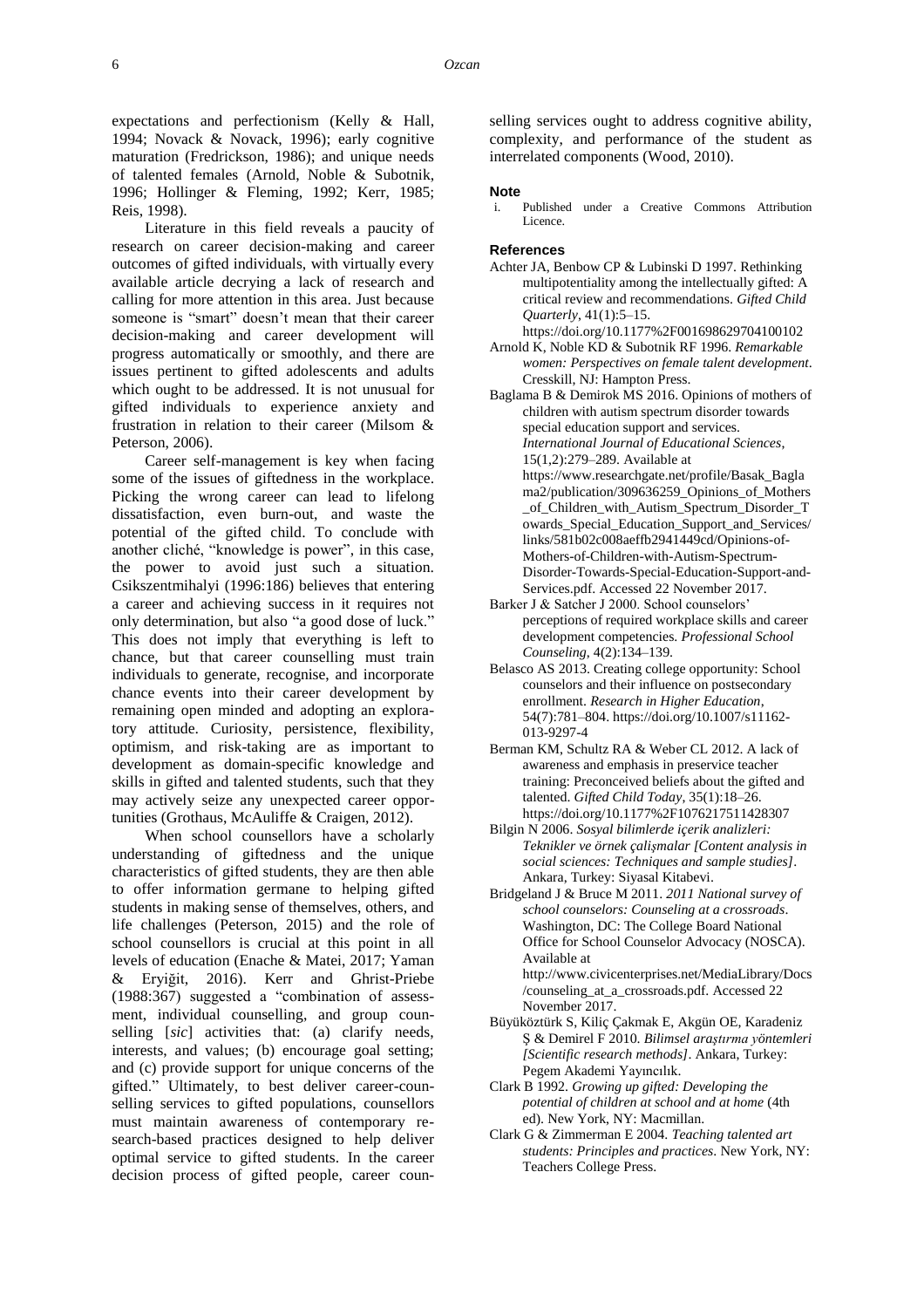Colangelo N & Assouline SG 2000. Counseling gifted students. In KA Heller, FJ Mönks, RJ Sternberg & RF Subotnik (eds). *International handbook of giftedness and talent* (2nd ed). Oxford, England: Pergamon Press.

Csikszentmihalyi M 1996. *Creativity: Flow and the psychology of discovery and invention*. New York, NY: HarperCollins.

- Dawis RV & Lofquist LH 1984. *A psychological theory of work adjustment*. Minneapolis, MN: University of Minnesota Press.
- Denzin NK & Lincoln YS 2000. *Handbook of qualitative research* (2nd ed). Thousand Oaks, CA: Sage.
- Enache RG & Matei RS 2017. Study on self-awareness and vocational counseling of high school students. *Agora Psycho-Pragmatica*, 1(1):57–64. Available at

[http://www.uav.ro/jour/index.php/app/article/view/](http://www.uav.ro/jour/index.php/app/article/view/781) [781.](http://www.uav.ro/jour/index.php/app/article/view/781) Accessed 15 November 2017.

- Fredrickson RH 1986. Preparing gifted and talented students for the world of work. *Journal of Counseling & Development*, 64(9):556–557. [https://doi.org/10.1002/j.1556-](https://doi.org/10.1002/j.1556-6676.1986.tb01201.x) [6676.1986.tb01201.x](https://doi.org/10.1002/j.1556-6676.1986.tb01201.x)
- Gladieux LE & Swail WS 2000. Beyond access: Improving the odds of college success. *The Phi Delta Kappan*, 81(9):688–692.
- Greene M 2006. Helping build lives: Career and life development of gifted and talented students. *Professional School Counseling*, 10(1):34–42. [https://doi.org/10.5330/prsc.10.1.b55j504360m484](https://doi.org/10.5330/prsc.10.1.b55j504360m48424) [24](https://doi.org/10.5330/prsc.10.1.b55j504360m48424)
- Grothaus T, McAuliffe G & Craigen L 2012. Infusing cultural competence and advocacy into strengthbased counseling. *The Journal of Humanistic Counseling*, 51(1):51–65. <https://doi.org/10.1002/j.2161-1939.2012.00005.x>
- Gysbers NC 2013. Career-ready students: A goal of comprehensive school counseling programs. *The Career Development Quarterly*, 61(3):283–288. <https://doi.org/10.1002/j.2161-0045.2013.00057.x>
- Hart PD 2012. *National Survey of school counselors and administrators. Report on survey findings: Barriers and supports to school counselor success*. Washington, DC: The College Board National Office for School Counselor Advocacy (NOSCA). Available a[t https://secure](https://secure-media.collegeboard.org/digitalServices/pdf/nosca/Barriers-Supports_TechReport_Final.pdf)[media.collegeboard.org/digitalServices/pdf/nosca/](https://secure-media.collegeboard.org/digitalServices/pdf/nosca/Barriers-Supports_TechReport_Final.pdf) [Barriers-Supports\\_TechReport\\_Final.pdf.](https://secure-media.collegeboard.org/digitalServices/pdf/nosca/Barriers-Supports_TechReport_Final.pdf)  Accessed 22 November 2017.
- Hollinger CL & Fleming ES 1992. A longitudinal examination of life choices of gifted and talented young women 1. *Gifted Child Quarterly*, 36(4):207–212.
- <https://doi.org/10.1177%2F001698629203600407> Hoyt KB & Hebeler JR 1974. *Career education for*
- *gifted and talented students*. Salt Lake City, UT: Olympus.
- Jung JY 2014. Modeling the occupational/career decision-making processes of intellectually gifted adolescents: A competing models strategy. *Journal for the Education of the Gifted*, 37(2):128–152. <https://doi.org/10.1177%2F0162353214529045>
- Karaman-Kepenekci Y 2005. Citizenship and human rights education: A comparison of textbooks in Turkey and the United States. *International Journal of Educational Reform*, 14(1):73–88.
- Karataş Y & Sarıcam H 2016. The relationship between moral maturity and sense and behaviors of responsibility in gifted children. *Global Journal of Psychology Research*, 6(1):10–19. <https://doi.org/10.18844/gjpr.v6i1.491>
- Kaufmann FA 1981. The 1964–1968 Presidential Scholars: A follow-up study. *Exceptional Children*, 48(2):164–169.
- <https://doi.org/10.1177%2F001440298104800211> Kelly K & Hall A 1994. Effects of academic ability and
- gender on occupational aspirations and career interests. In N Colangelo, S Assouline & D Ambroson (eds). *Talent development: Proceedings from the 1993 Henry B. and Jocelyn Wallace National Research Symposium on Talent Development* (Vol. 2). Dayton, OH: Ohio Psychology Press.
- Kelly KR & Colangelo N 1990. Effects of academic ability and gender on career development. *Journal for the Education of the Gifted*, 13(2):168–175. <https://doi.org/10.1177%2F016235329001300205>
- Kerr BA 1985. *Smart girls, gifted women*. Columbus, OH: Ohio Psychology.
- Kerr BA & Ghrist-Priebe SL 1988. Intervention for multipotentiality: Effects of a career counseling laboratory for gifted high school students. *Journal of Counseling & Development*, 66(8):366–369. [https://doi.org/10.1002/j.1556-](https://doi.org/10.1002/j.1556-6676.1988.tb00888.x) [6676.1988.tb00888.x](https://doi.org/10.1002/j.1556-6676.1988.tb00888.x)
- Kurt LJ & Chenault KH 2016. *An exploration of gifted high school students' career development and aspirations*. Manuscript submitted for publication.
- Lubinski D & Benbow CP 2000. States of excellence. *American Psychologist*, 55(1):137–150. [https://psycnet.apa.org/doi/10.1037/0003-](https://psycnet.apa.org/doi/10.1037/0003-066X.55.1.137) [066X.55.1.137](https://psycnet.apa.org/doi/10.1037/0003-066X.55.1.137)
- Maxwell M 2007. Career counseling is personal counseling: A constructivist approach to nurturing the development of gifted female adolescents. *The Career Development Quarterly*, 55(3):206–224. [https://doi.org/10.1002/j.2161-](https://doi.org/10.1002/j.2161-0045.2007.tb00078.x) [0045.2007.tb00078.x](https://doi.org/10.1002/j.2161-0045.2007.tb00078.x)
- Milli Eğitim Bakanliği 2013. *Özel yetenekli bireyler strateji ve uygulama plani 2013-2017 [Strategy and application plan for gifted and talented 2013- 2017]*. Ankara, Turkey: Author. Avaliable at [https://abdigm.meb.gov.tr/projeler/ois/005.pdf.](https://abdigm.meb.gov.tr/projeler/ois/005.pdf)  Accessed 10 September 2017.
- Milsom A & Peterson JS 2006. Introduction to special issue: Examining disability and giftedness in schools. *Professional School Counseling*, 10(1):1– 2. Available at [http://professionalschoolcounseling.org/doi/pdf/10.](http://professionalschoolcounseling.org/doi/pdf/10.5330/prsc.10.1.bl1503074750v186?code=asca-site) [5330/prsc.10.1.bl1503074750v186?code=asca-site.](http://professionalschoolcounseling.org/doi/pdf/10.5330/prsc.10.1.bl1503074750v186?code=asca-site)

Accessed 10 November 2017. Muratori MC & Smith CK 2015. Guiding the talent and

- career development of the gifted individual. *Journal of Counseling & Development*, 93(2):173– 182[. https://doi.org/10.1002/j.1556-](https://doi.org/10.1002/j.1556-6676.2015.00193.x) [6676.2015.00193.x](https://doi.org/10.1002/j.1556-6676.2015.00193.x)
- National Association for Gifted Children n.d. *Theoretical frameworks for giftedness*. Available at [http://www.nagc.org/theoretical-frameworks](http://www.nagc.org/theoretical-frameworks-giftedness)[giftedness.](http://www.nagc.org/theoretical-frameworks-giftedness) Accessed 10 November 2017.
- Novack LL & Novack DR 1996. Being female in the eighties and nineties: Conflicts between new opportunities and traditional expectations among